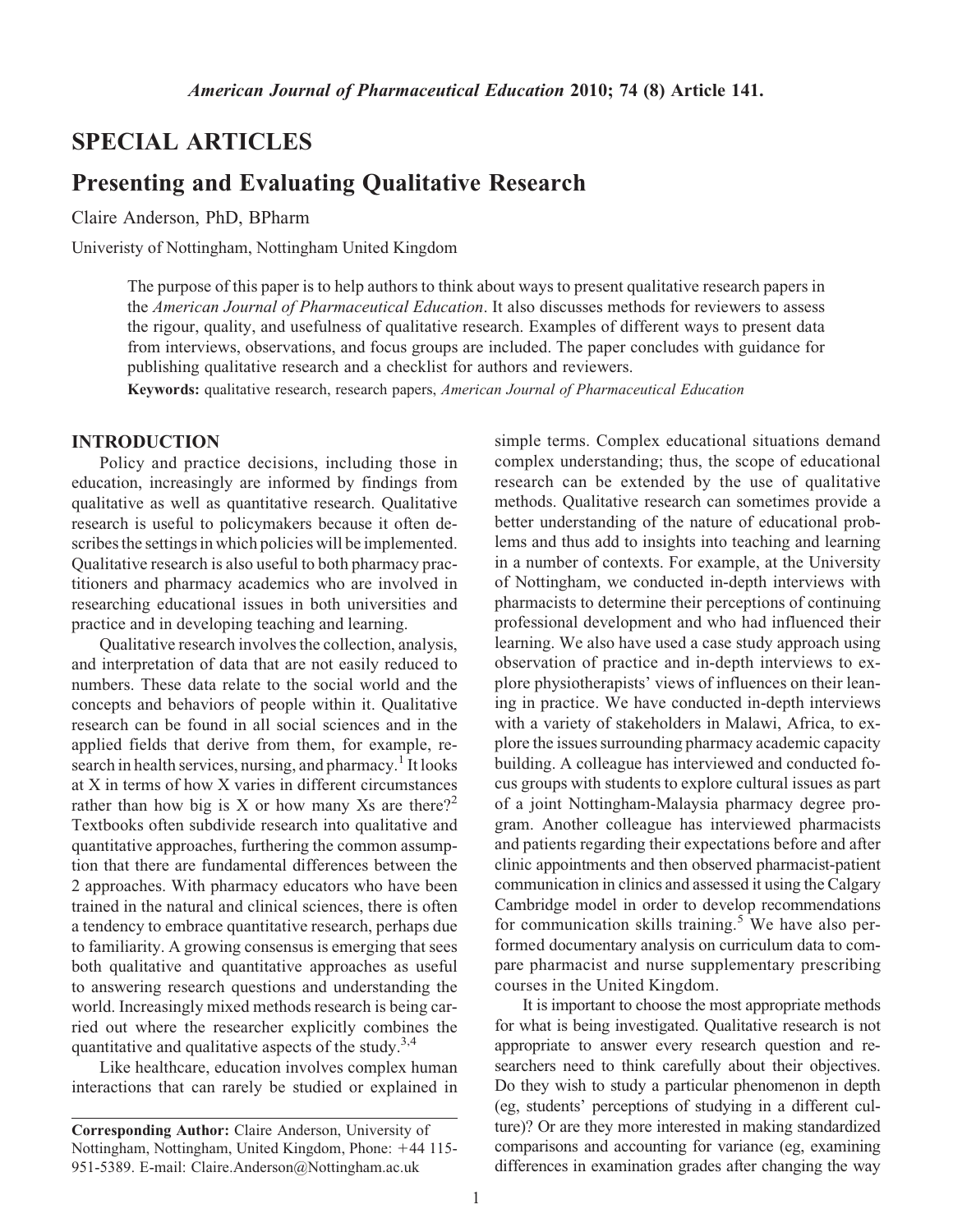the content of a module is taught). Clearly a quantitative approach would be more appropriate in the last example. As with any research project, a clear research objective has to be identified to know which methods should be applied.

Types of qualitative data include:

- Audio recordings and transcripts from in-depth or semi-structured interviews
- Structured interview questionnaires containing substantial open comments including a substantial number of responses to open comment items.
- Audio recordings and transcripts from focus group sessions.
- Field notes (notes taken by the researcher while in the field [setting] being studied)
- Video recordings (eg, lecture delivery, class assignments, laboratory performance)
- Case study notes
- Images
- Documents (reports, meeting minutes, e-mails)
- Diaries, video diaries
- Observation notes
- $\bullet$  Press clippings
- Photographs

# RIGOUR IN QUALITATIVE RESEARCH

Qualitative research is often criticized as biased, small scale, anecdotal, and/or lacking rigor; however, when it is carried out properly it is unbiased, in depth, valid, reliable, credible and rigorous. In qualitative research, there needs to be a way of assessing the ''extent to which claims are supported by convincing evidence."<sup>1</sup> Although the terms reliability and validity traditionally have been associated with quantitative research, increasingly they are being seen as important concepts in qualitative research as well. Examining the data for reliability and validity assesses both the objectivity and credibility of the research. Validity relates to the honesty and genuineness of the research data, while reliability relates to the reproducibility and stability of the data.

The validity of research findings refers to the extent to which the findings are an accurate representation of the phenomena they are intended to represent. The reliability of a study refers to the reproducibility of the findings. Validity can be substantiated by a number of techniques including triangulation use of contradictory evidence, respondent validation, and constant comparison. Triangulation is using 2 or more methods to study the same phenomenon. Contradictory evidence, often known as deviant cases, must be sought out, examined, and accounted for in the analysis to ensure that researcher bias does not interfere with or alter their perception of the data and any

insights offered. Respondent validation, which is allowing participants to read through the data and analyses and provide feedback on the researchers' interpretations of their responses, provides researchers with a method of checking for inconsistencies, challenges the researchers' assumptions, and provides them with an opportunity to re-analyze their data. The use of constant comparison means that one piece of data (for example, an interview) is compared with previous data and not considered on its own, enabling researchers to treat the data as a whole rather than fragmenting it. Constant comparison also enables the researcher to identify emerging/unanticipated themes within the research project.

# STRENGTHS AND LIMITATIONS OF QUALITATIVE RESEARCH

Qualitative researchers have been criticized for overusing interviews and focus groups at the expense of other methods such as ethnography, observation, documentary analysis, case studies, and conversational analysis. Qualitative research has numerous strengths when properly conducted.

# Strengths of Qualitative Research

- Issues can be examined in detail and in depth.
- Interviews are not restricted to specific questions and can be guided/redirected by the researcher in real time.
- The research framework and direction can be quickly revised as new information emerges.
- The data based on human experience that is obtained is powerful and sometimes more compelling than quantitative data.
- Subtleties and complexities about the research subjects and/or topic are discovered that are often missed by more positivistic enquiries.
- Data usually are collected from a few cases or individuals so findings cannot be generalized to a larger population. Findings can however be transferable to another setting.

### Limitations of Qualitative Research

- Research quality is heavily dependent on the individual skills of the researcher and more easily influenced by the researcher's personal biases and idiosyncrasies.
- Rigor is more difficult to maintain, assess, and demonstrate.
- The volume of data makes analysis and interpretation time consuming.
- It is sometimes not as well understood and accepted as quantitative research within the scientific community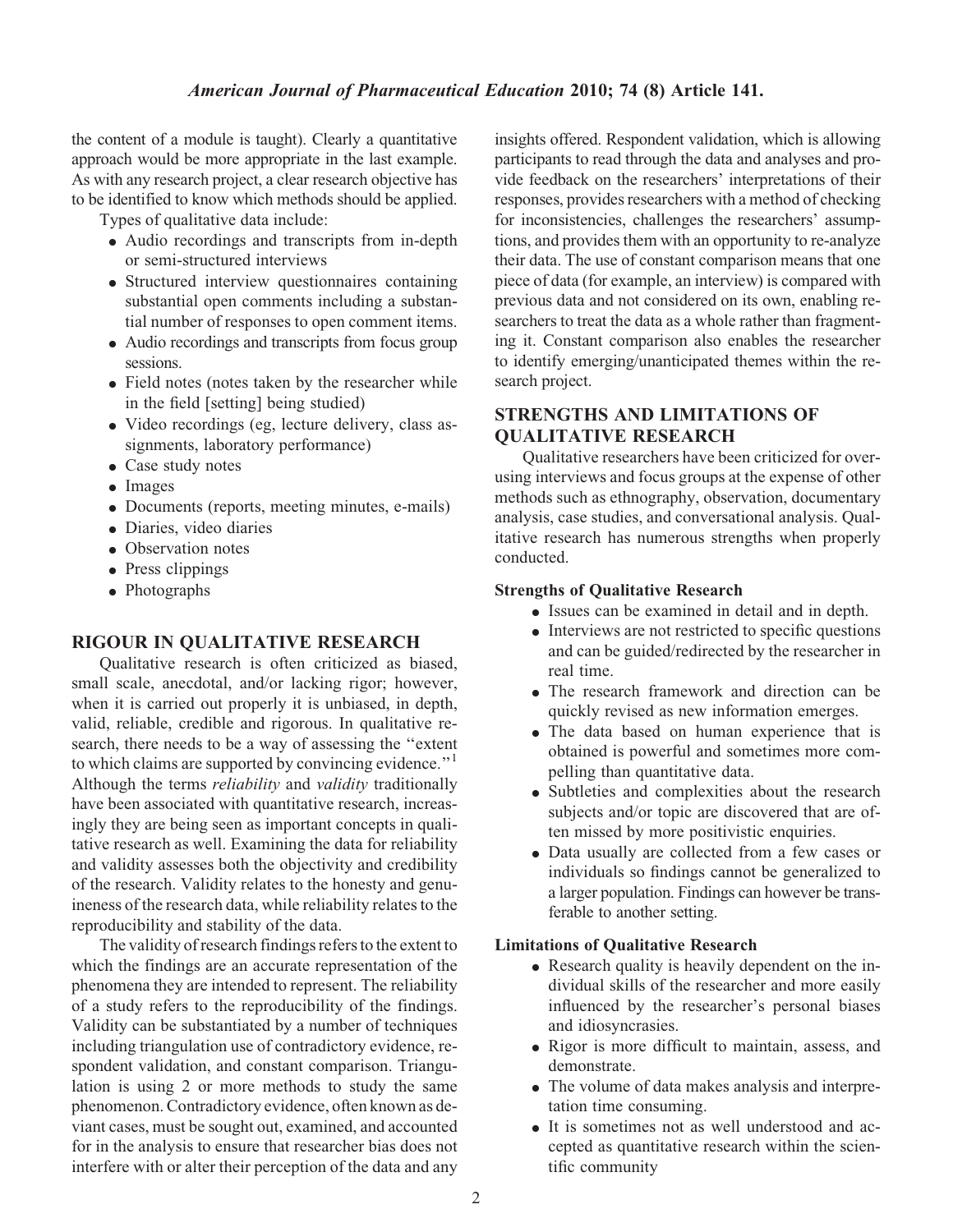- $\bullet$  The researcher's presence during data gathering, which is often unavoidable in qualitative research, can affect the subjects' responses.
- Issues of anonymity and confidentiality can present problems when presenting findings
- Findings can be more difficult and time consuming to characterize in a visual way.

# PRESENTATION OF QUALITATIVE RESEARCH FINDINGS

The following extracts are examples of how qualitative data might be presented:

Data From an Interview. The following is an example of how to present and discuss a quote from an interview.

The researcher should select quotes that are poignant and/or most representative of the research findings. Including large portions of an interview in a research paper is not necessary and often tedious for the reader. The setting and speakers should be established in the text at the end of the quote.

The student describes how he had used deep learning in a dispensing module. He was able to draw on learning from a previous module, ''I found that while using the e learning programme I was able to apply the knowledge and skills that I had gained in last year's diseases and goals of treatment module.'' (interviewee 22, male)

This is an excerpt from an article on curriculum reform that used interviews<sup>5</sup>:

The first question was, ''Without the accreditation mandate, how much of this curriculum reform would have been attempted?'' According to respondents, accreditation played a significant role in prompting the broadbased curricular change, and their comments revealed a nuanced view. Most indicated that the change would likely have occurred even without the mandate from the accreditation process: ''It reflects where the profession wants to be ... training a professional who wants to take on more responsibility.'' However, they also commented that ''if it were not mandated, it could have been a very difficult road.'' Or it ''would have happened, but much later.'' The change would more likely have been incremental, ''evolutionary,'' or far more limited in its scope. ''Accreditation tipped the balance'' was the way one person phrased it. ''Nobody got serious until the accrediting body said it would no longer accredit programs that did not change.''

### Data From Observations

The following example is some data taken from observation of pharmacist patient consultations using the Calgary Cambridge guide. $6,7$  The data are first presented and a discussion follows:

Pharmacist: We will soon be starting a stop smoking clinic.

Patient: Is the interview over now?

Pharmacist: No this is part of it. (Laughs) You can't tell me to bog off(sic) yet. (pause) We will be starting a stop smoking service here, Patient: Yes.

Pharmacist: with one-to-one and we will be able to help you or try to help you. If you want it.

In this example, the pharmacist has picked up from the patient's reaction to the stop smoking clinic that she is not receptive to advice about giving up smoking at this time; in fact she would rather end the consultation. The pharmacist draws on his prior relationship with the patient and makes use of a joke to lighten the tone. He feels his message is important enough to persevere but he presents the information in a succinct and nonpressurised way. His final comment of ''If you want it'' is important as this makes it clear that he is not putting any pressure on the patient to take up this offer. This extract shows that some patient cues were picked up, and appropriately dealt with, but this was not the case in all examples.

#### Data From Focus Groups

This excerpt from a study involving 11 focus groups illustrates how findings are presented using representative quotes from focus group participants.<sup>8</sup>

Those pharmacists who were initially familiar with CPD endorsed the model for their peers, and suggested it had made a meaningful difference in the way they viewed their own practice. In virtually all focus groups sessions, pharmacists familiar with and supportive of the CPD paradigm had worked in collaborative practice environments such as hospital pharmacy practice. For these pharmacists, the major advantage of CPD was the linking of workplace learning with continuous education. One pharmacist stated, ''It's amazing how much I have to learn every day, when I work as a pharmacist. With [the learning portfolio] it helps to show how much learning we all do, every day. It's kind of satisfying to look it over and see how much you accomplish.''

Within many of the learning portfolio-sharing sessions, debates emerged regarding the true value of traditional continuing education and its outcome in changing an individual's practice. While participants appreciated the opportunity for social and professional networking inherent in some forms of traditional CE, most eventually conceded that the academic value of most CE programming was limited by the lack of a systematic process for following-up and implementing new learning in the workplace. ''Well it's nice to go to these [continuing education] events, but really, I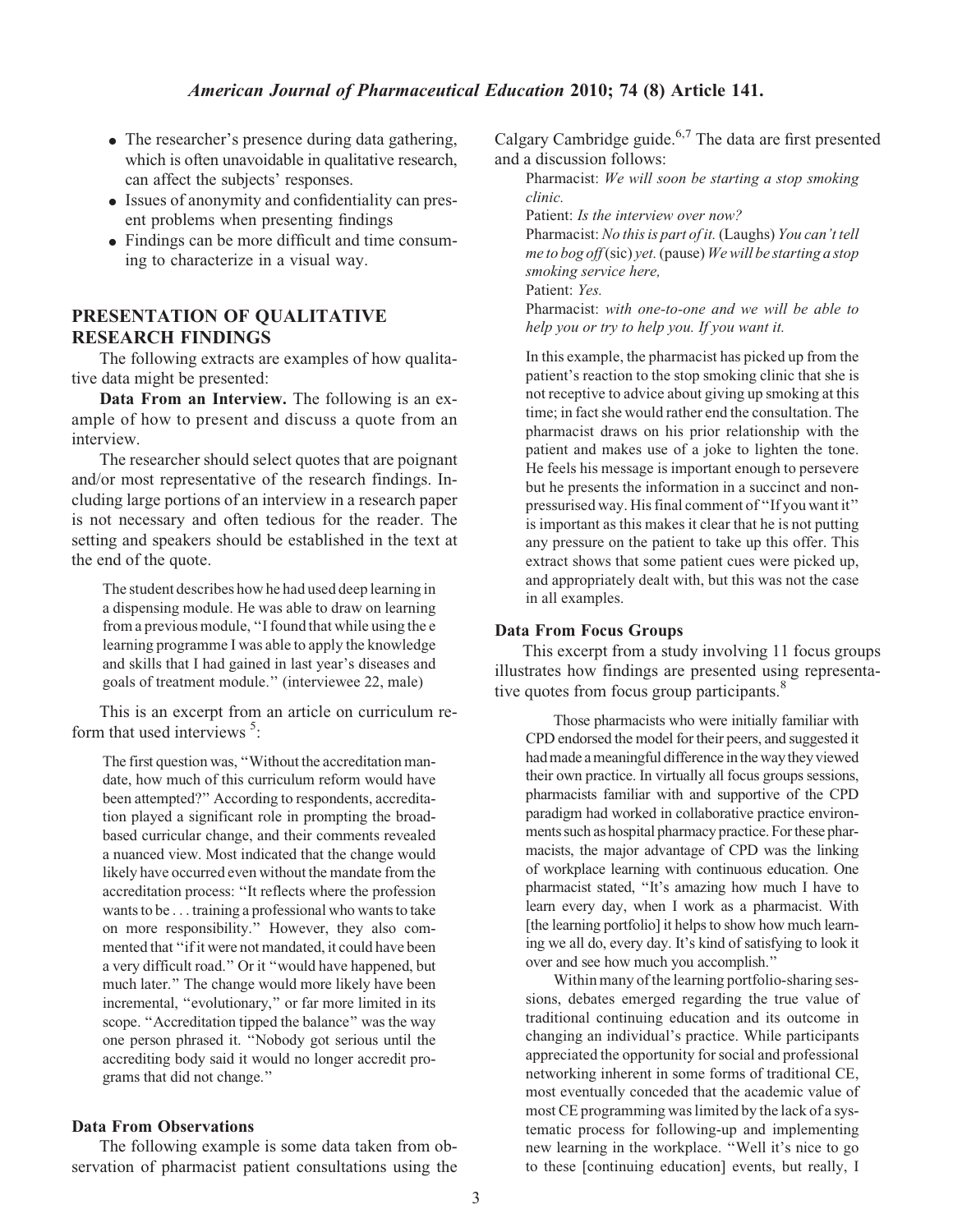don't know how useful they are. You go, you sit, you listen, but then, well I at least forget.''

The following is an extract from a focus group (conducted by the author) with first-year pharmacy students about community placements. It illustrates how focus groups provide a chance for participants to discuss issues on which they might disagree.

Interviewer: So you are saying that you would prefer health related placements?

- Student 1: Not exactly so long as I could be developing my communication skill.
- Student 2: Yes but I still think the more health related the placement is the more I'll gain from it.
- Student 3: I disagree because other people related skills are useful and you may learn those from taking part in a community project like building a garden. Interviewer: So would you prefer a mixture of health and non health related community placements?

# GUIDANCE FOR PUBLISHING QUALITATIVE RESEARCH

Qualitative research is becoming increasingly accepted and published in pharmacy and medical journals. Some journals and publishers have guidelines for presenting qualitative research, for example, the British Medical Journal<sup>9</sup> and Biomedcentral.<sup>10</sup>Medical Education published a useful series of articles on qualitative research.<sup>11</sup> Some of the important issues that should be considered by authors, reviewers and editors when publishing qualitative research are discussed below.

Introduction. A good introduction provides a brief overview of the manuscript, including the research question and a statement justifying the research question and the reasons for using qualitative research methods. This section also should provide background information, including relevant literature from pharmacy, medicine, and other health professions, as well as literature from the field of education that addresses similar issues. Any specific educational or research terminology used in the manuscript should be defined in the introduction.

Methods. The methods section should clearly state and justify why the particular method, for example, face to face semistructured interviews, was chosen. The method should be outlined and illustrated with examples such as the interview questions, focusing exercises, observation criteria, etc. The criteria for selecting the study participants should then be explained and justified. The way in which the participants were recruited and by whom also must be stated. A brief explanation/description should be included of those who were invited to participate but chose not to. It is important to consider ''fair dealing,'' ie, whether the research design explicitly incorporates a wide range of different perspectives so that the viewpoint of 1 group is never presented as if it represents the sole truth about any situation. The process by which ethical and or research/institutional governance approval was obtained should be described and cited.

Sampling. The study sample and the research setting should be described. Sampling differs between qualitative and quantitative studies. In quantitative survey studies, it is important to select probability samples so that statistics can be used to provide generalizations to the population from which the sample was drawn. Qualitative research necessitates having a small sample because of the detailed and intensive work required for the study. So sample sizes are not calculated using mathematical rules and probability statistics are not applied. Instead qualitative researchers should describe their sample in terms of characteristics and relevance to the wider population. Purposive sampling is common in qualitative research. Particular individuals are chosen with characteristics relevant to the study who are thought will be most informative. Purposive sampling also may be used to produce maximum variation within a sample. Participants being chosen based for example, on year of study, gender, place of work, etc. Representative samples also may be used, for example, 20 students from each of 6 schools of pharmacy. Convenience samples involve the researcher choosing those who are either most accessible or most willing to take part. This may be fine for exploratory studies; however, this form of sampling may be biased and unrepresentative of the population in question. Theoretical sampling uses insights gained from previous research to inform sample selection for a new study. The method for gaining informed consent from the participants should be described, as well as how anonymity and confidentiality of subjects were guaranteed. The method of recording, eg, audio or video recording, should be noted, along with procedures used for transcribing the data.

Data Analysis. A description of how the data were analyzed also should be included. Was computer-aided qualitative data analysis software such as NVivo (QSR International, Cambridge, MA) used? Arrival at ''data saturation'' or the end of data collection should then be described and justified. A good rule when considering how much information to include is that readers should have been given enough information to be able to carry out similar research themselves.

One of the strengths of qualitative research is the recognition that data must always be understood in relation to the context of their production.<sup>1</sup> The analytical approach taken should be described in detail and theoretically justified in light of the research question. If the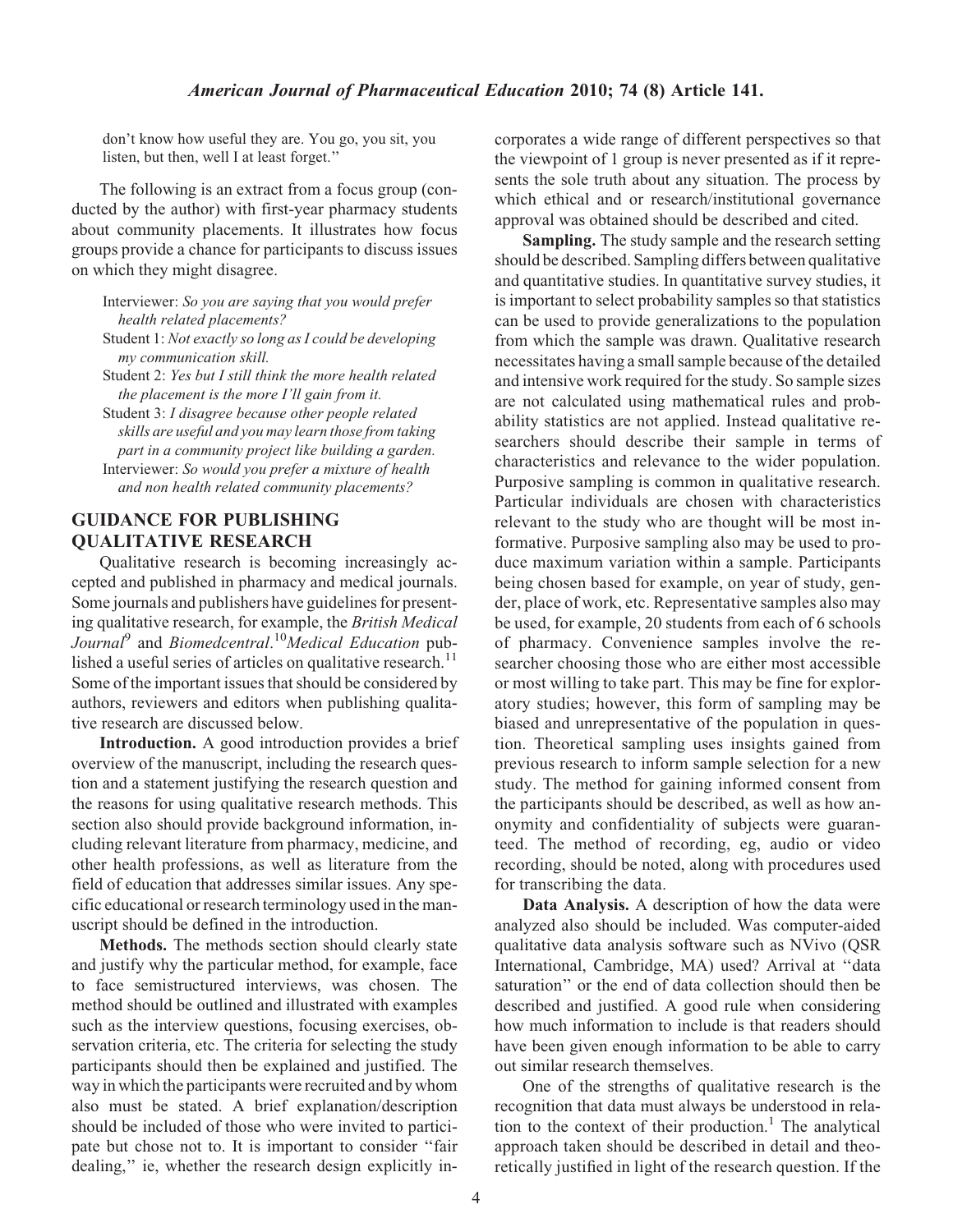analysis was repeated by more than 1 researcher to ensure reliability or trustworthiness, this should be stated and methods of resolving any disagreements clearly described. Some researchers ask participants to check the data. If this was done, it should be fully discussed in the paper.

An adequate account of how the findings were produced should be included A description of how the themes and concepts were derived from the data also should be included. Was an inductive or deductive process used? The analysis should not be limited to just those issues that the researcher thinks are important, anticipated themes, but also consider issues that participants raised, ie, emergent themes. Qualitative researchers must be open regarding the data analysis and provide evidence of their thinking, for example, were alternative explanations for the data considered and dismissed, and if so, why were they dismissed? It also is important to present outlying or negative/deviant cases that did not fit with the central interpretation.

The interpretation should usually be grounded in interviewees or respondents' contributions and may be semi-quantified, if this is possible or appropriate, for example, "Half of the respondents said ..." "The majority said ..." "Three said..." Readers should be presented with data that enable them to ''see what the researcher is talking about."<sup>1</sup> Sufficient data should be presented to allow the reader to clearly see the relationship between the data and the interpretation of the data. Qualitative data conventionally are presented by using illustrative quotes. Quotes are ''raw data'' and should be compiled and analyzed, not just listed. There should be an explanation of how the quotes were chosen and how they are labeled. For example, have pseudonyms been given to each respondent or are the respondents identified using codes, and if so, how? It is important for the reader to be able to see that a range of participants have contributed to the data and that not all the quotes are drawn from 1 or 2 individuals. There is a tendency for authors to overuse quotes and for papers to be dominated by a series of long quotes with little analysis or discussion. This should be avoided.

Participants do not always state the truth and may say what they think the interviewer wishes to hear. A good qualitative researcher should not only examine what people say but also consider how they structured their responses and how they talked about the subject being discussed, for example, the person's emotions, tone, nonverbal communication, etc. If the research was triangulated with other qualitative or quantitative data, this should be discussed.

Discussion. The findings should be presented in the context of any similar previous research and or theories. A

discussion of the existing literature and how this present research contributes to the area should be included. A consideration must also be made about how transferrable the research would be to other settings. Any particular strengths and limitations of the research also should be discussed. It is common practice to include some discussion within the results section of qualitative research and follow with a concluding discussion.

The author also should reflect on their own influence on the data, including a consideration of how the researcher(s) may have introduced bias to the results. The researcher should critically examine their own influence on the design and development of the research, as well as on data collection and interpretation of the data, eg, were they an experienced teacher who researched teaching methods? If so, they should discuss how this might have influenced their interpretation of the results.

Conclusion. The conclusion should summarize the main findings from the study and emphasize what the study adds to knowledge in the area being studied. Mays and Pope suggest the researcher ask the following 3 questions to determine whether the conclusions of a qualitative study are valid<sup>12</sup>: How well does this analysis explain why people behave in the way they do? How comprehensible would this explanation be to a thoughtful participant in the setting? How well does the explanation cohere with what we already know?

### CHECKLIST FOR QUALITATIVE PAPERS

This paper establishes criteria for judging the quality of qualitative research. It provides guidance for authors and reviewers to prepare and review qualitative research papers for the American Journal of Pharmaceutical Education. A checklist is provided in Appendix 1 to assist both authors and reviewers of qualitative data.

#### ACKNOWLEDGEMENTS

Thank you to the 3 reviewers whose ideas helped me to shape this paper.

#### **REFERENCES**

1. Murphy E, Dingwall R, Greatbatch D, Parker S, Watson P. Qualitative research methods in health technology assessment: a review of the literature. Health Technology Assessment 1998; Vol. 2: No. 16. http://www.ncchta.org/fullmono/mon216.pdf Accessed August 31, 2010.

2. Pope C, Mays N. Qualitative Research in Healthcare. 3rd ed. Oxford: Wiley Blackwell; 2006.

3. Creswell JW, Plano Clark VL. Designing and Conducting Mixed Methods Research. Thousand Oaks, CA: Sage; 2006.

4. Burke R, Johnson R. Mixed methods research: a research paradigm whose time has come. Educ Res. 2004;33(7):14-26.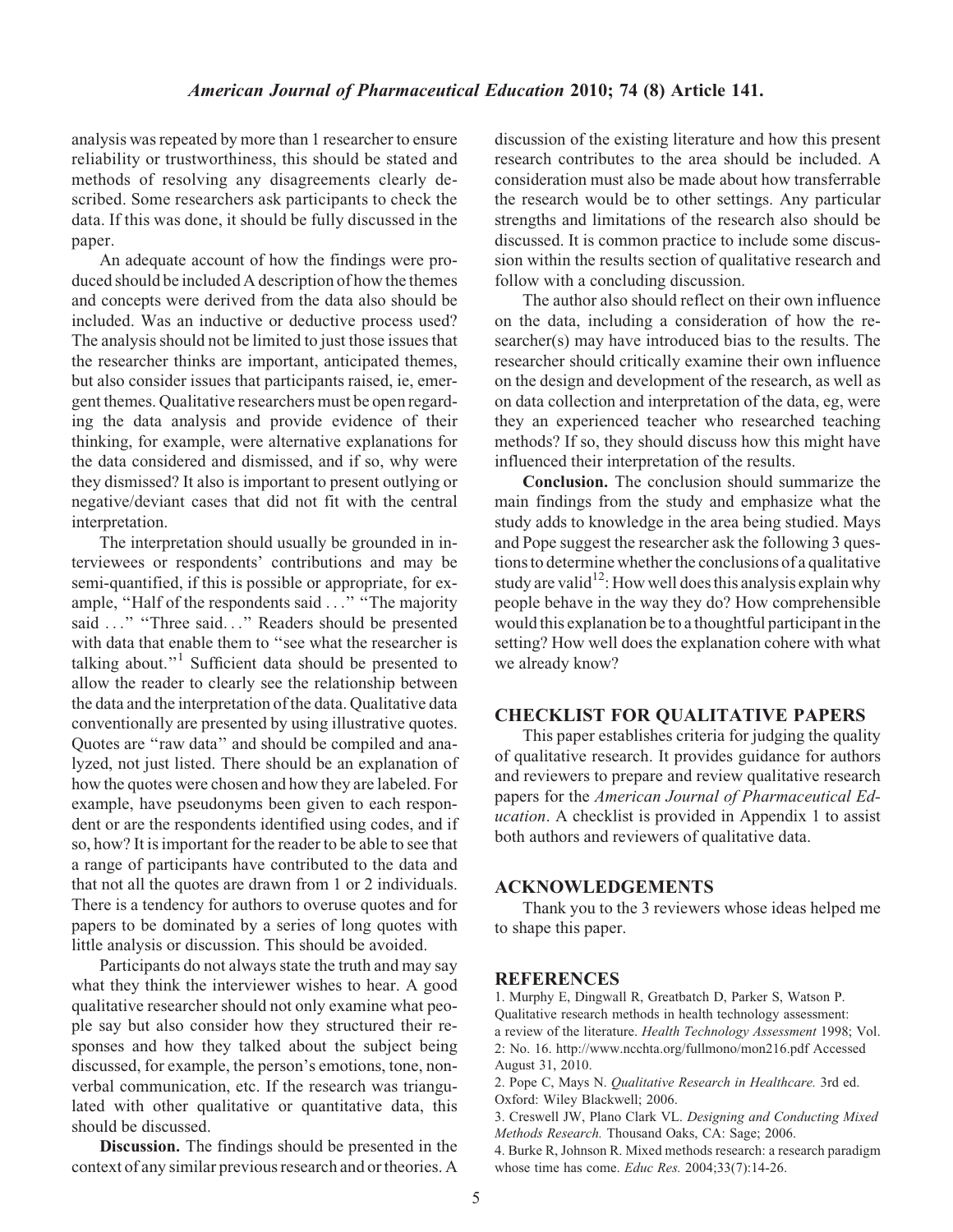# American Journal of Pharmaceutical Education 2010; 74 (8) Article 141.

5. Farris KB, Demb A, Janke KK, Kelley K, Scott SA. Assessment to transform competency-based curricula. Am J Pharm Educ. 2009;73(8):Article 158.

6. Kurtz S, Silverman J. The Calgary-Cambridge referenced observation guides: an aid to defining the curriculum and organizing the teaching in communication training programmes. Med Educ. 1996;30:83-89.

7. Greenhill N. An Exploration of Pharmacist-Patient Communication in Clinic-Style Consultations [doctoral thesis]. University of Nottingham, England; October 2010.

8. Austin Z, Marini A, Glover NM, Croteau D. Continuous professional development: a qualitative study of pharmacists' attitudes, behaviors, and preferences in Ontario, Canada. Am J Pharm Educ. 2005;69(1):4.

9. Qualitative research. British Medical Journal Web site. http:// resources.bmj.com/bmj/authors/checklists-forms/qualitativeresearch. Accessed August 31, 2010.

10. Qualitative research review guidelines – RATS. BioMed Central. http://www.biomedcentral.com/info/ifora/rats Accessed August 31, 2010.

11. Britten N. Making sense of qualitative research: a new series. Med Educ. 2005;39:5-6.

12. Mays N, Pope C, eds. Qualitative Research in Health Care. London: BMJ Publishing Group; 1996.